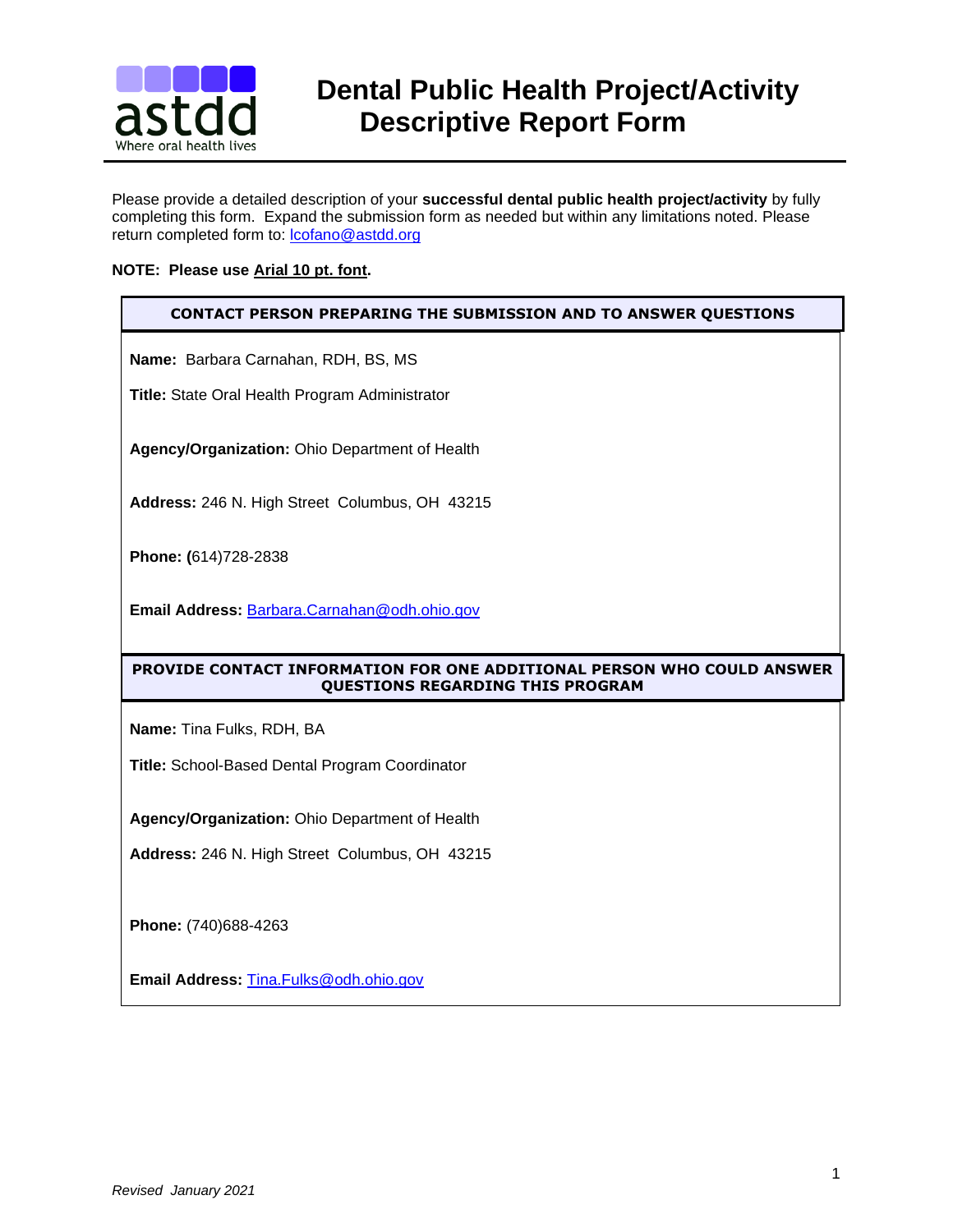# **SECTION I: ACTIVITY OVERVIEW**

**Title of the dental public health activity:** 

# **Ohio Department of Health School-Based Dental Sealant Program (SBSP)**

**Public Health Functions\* and the 10 Essential Public Health Services to Promote Oral Health:**  Check one or more categories related to the activity.

| "X"          | <b>Assessment</b>                                                                                                                                   |
|--------------|-----------------------------------------------------------------------------------------------------------------------------------------------------|
|              | 1. Assess oral health status and implement an oral health surveillance system.                                                                      |
|              | 2. Analyze determinants of oral health and respond to health hazards in the<br>community                                                            |
|              | 3. Assess public perceptions about oral health issues and educate/empower them to<br>achieve and maintain optimal oral health                       |
|              | <b>Policy Development</b>                                                                                                                           |
|              | 4. Mobilize community partners to leverage resources and advocate for/act on oral<br>health issues                                                  |
|              | 5. Develop and implement policies and systematic plans that support state and<br>community oral health efforts                                      |
|              | <b>Assurance</b>                                                                                                                                    |
|              | 6. Review, educate about and enforce laws and regulations that promote oral health<br>and ensure safe oral health practices                         |
| $\mathsf{x}$ | 7. Reduce barriers to care and assure utilization of personal and population-based<br>oral health services                                          |
|              | 8. Assure an adequate and competent public and private oral health workforce                                                                        |
|              | 9. Evaluate effectiveness, accessibility and quality of personal and population-based<br>oral health promotion activities and oral health services  |
|              | 10. Conduct and review research for new insights and innovative solutions to oral<br>health problems                                                |
|              | *ASTDD Guidelines for State and Territorial Oral Health Programs that includes 10<br><b>Essential Public Health Services to Promote Oral Health</b> |

**[Healthy People 2030 Objectives:](https://health.gov/healthypeople/objectives-and-data/browse-objectives/oral-conditions)** Please list HP 2030 objectives related to the activity described in this submission. If there are any state-level objectives the activity addresses, please include those as well.

OH-01: Reduce the proportion of children and adolescents with lifetime tooth decay.

OH-02: Reduce the proportion of children and adolescents with active and untreated tooth decay. OH-10: Increase the proportion of children and adolescents who have dental sealants on 1 or more molars.

**Provide 3-5 Key Words (e.g. fluoride, sealants, access to care, coalitions, policy, Medicaid, etc.) These will assist those looking for information on this topic:**

Access to Care: Children's Services, Access to Care: School-Based Oral Health, Prevention: Children Oral Health, Prevention: Sealant

**Executive Summary: Complete after Section II: Detailed Activity Description. Please limit to 300 words in one or two paragraphs.**

Provide a brief description of the dental public health activity. Include information on: (1) what is being done; (2) who is doing it and why; (3) associated costs; (4) outcomes achieved (5) lessons learned, both positive and negative.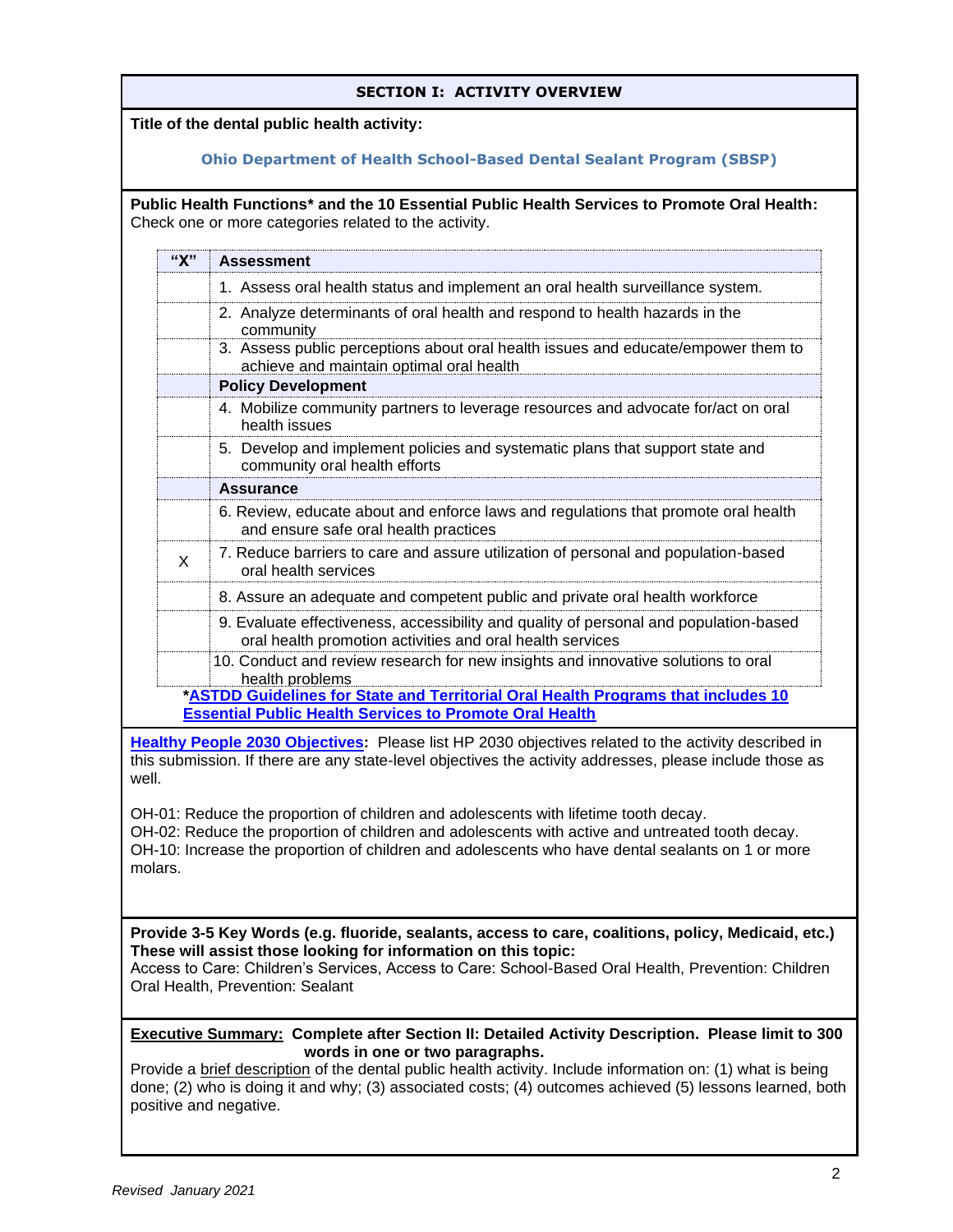The Ohio Department of Health (ODH) Oral Health Program (OHP) has operated a School-based Dental Sealant Program (SBSP) for more than 40 years. Data collected through a screening survey of 3<sup>rd</sup> grade schoolchildren in 1988 indicated that more than 90% of caries was on the pits and fissures of the back teeth, but only 11% of students had one or more sealants. Shortly after, the ODH began to provide grants to local agencies to operate SBSPs, funded through the Maternal and Child Health Block Grant. Schools with 40% or more of students eligible for the Free and Reduced-Price Meal Program are targeted for the program. SBSPs bill Medicaid for eligible children; ODH pays for sealants for non-Medicaid eligible students.

Typically, students in grades 2 and 6 participate. Teams of dental hygienists and dental assistants bring portable dental equipment and supplies to schools. Parental permission is required, and a letter is sent home indicating services provided. Students in need of follow-up dental care are referred to school staff for assistance in getting care. Students whose families do not have a dentist are most typically referred to local safety net dental programs.

Sealants are re-checked the following year to assess long-term retention (LTR). The most recent complete LTR data of resin-based sealants averaged 91% in 2019. Due to COVID, SBSPs switched to glass ionomer cement sealants, starting the fall of 2020. Data are now indicating that LTR has declined by approximately 20%, however, these data are based on fewer schools and sealants placed. Other measures of quality are assessed as well via on-site reviews and program reports.

The number of grants has varied through the years depending on funding. At one time, 22 programs funded by state and local dollars were operating in 42 Ohio counties and about 29,000 children received sealants each year. Over time, programs have consolidated to serve multiple counties, and some have ceased operations for various reasons. Today, 12 grants totaling approximately \$724,000 are funded by the OHP; these serve 407 schools in 34 of Ohio's 88 counties. Before the COVID-19 pandemic, about 20,000 children were served each year by state-funded programs. State and local SBSPs in Ohio have primarily served children in Ohio's large urban centers and schools in Appalachian Ohio, a 32-county area along the eastern and southern borders of the state.

# **SECTION II: DETAILED ACTIVITY DESCRIPTION**

Provide detailed narrative about the dental public health activity using the headings provided and answering the questions. Include specifics to help readers understand what you are doing and how it's being done. References and links to information may be included.

## \*\*Complete using **Arial 10 pt**.

# **Rationale and History of the Activity:**

1. What were the key issues that led to the initiation of this activity?

The first statewide open-mouth screening survey conducted by the Ohio Department of Health (ODH), Oral Health Program (OHP) in 1988 found that most untreated decay was occurring on the biting surfaces of permanent molars. Yet only 11% of students screened had one or more dental sealants. At the same time, however, the OHP was operating a large school-based fluoride mouthrinse program. During the 1987-1988 school year, 358,000 children in 1567 schools participated in this program. There was an obvious disconnect between where tooth decay was being observed in Ohio schoolchildren and the community-based intervention being implemented to reduce decay. It was clear that a change in strategy was needed to reduce the most frequently observed decay—that on the biting surfaces of the permanent teeth.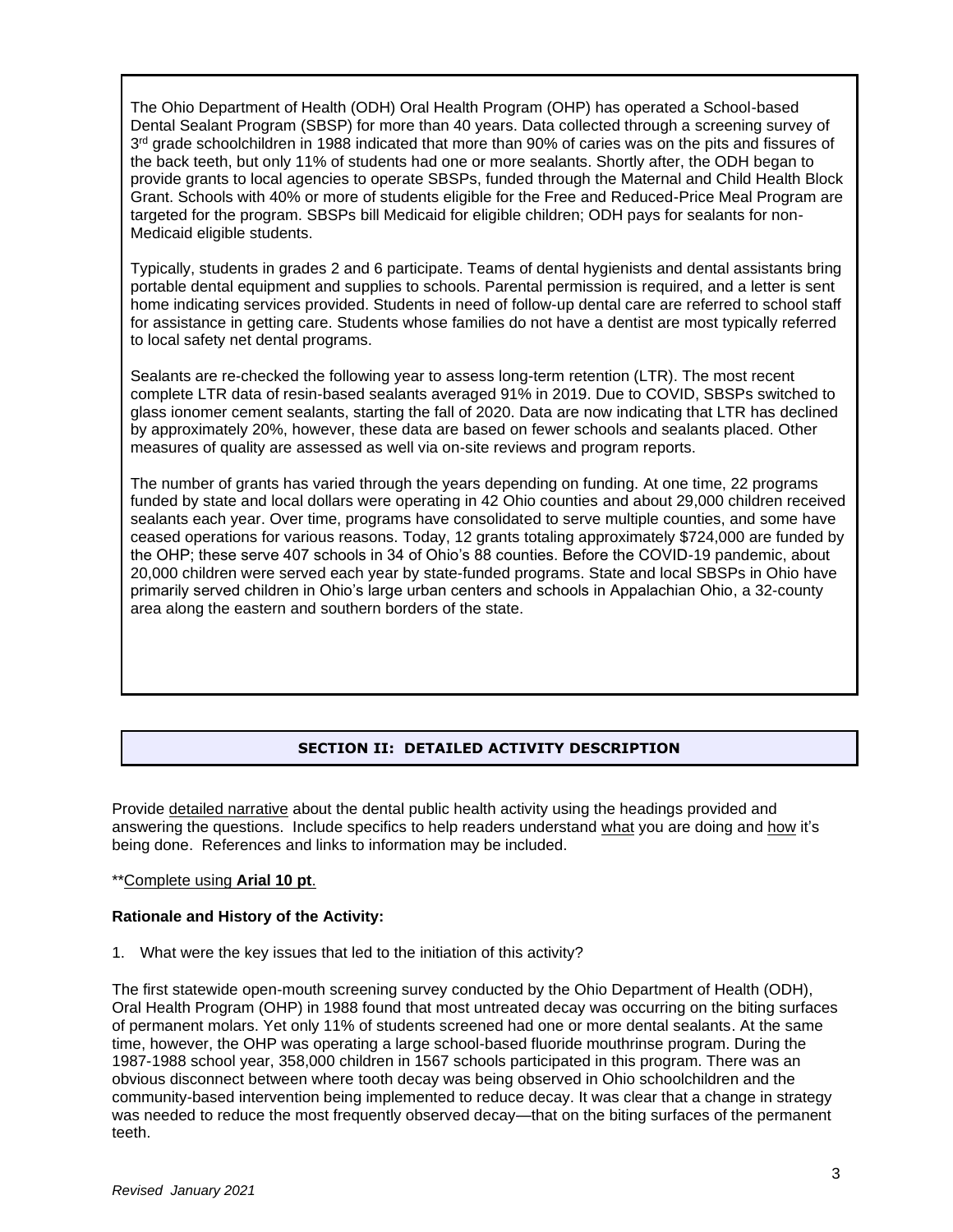2. What rationale/evidence (may be anecdotal) did you use to support the implementation of this activity?

The evidence used were the results of the 1988 screening survey of the oral health status of Ohio schoolchildren, as well as the growing evidence on the efficacy of dental sealants in reducing pit and fissure caries. Results of the 1988 oral health screening survey showed that more than 90% of caries was on the pits and fissures of the permanent molars, as opposed to smooth surfaces, yet only 11% of children screened had one or more dental sealants.

3. What month and year did the activity begin and what milestones have occurred along the way? (May include a timeline.)

## The Early Years

School-based dental sealant programs began in Ohio during the mid-1980's, expanding from a single demonstration program in Cincinnati in 1984 (operated by the Cincinnati Health Department) to a demonstration grant funded by ODH. The first state-funded school-based sealant program (SBSP) operated in Vinton County, an Appalachian County in southeastern Ohio. A school nurse was the coordinator and a dental hygienist on staff in the OHP applied sealants.

#### Growth of the Program

Over time, the grant program slowly expanded; by 2007, 22 programs funded by state and local dollars were operating in 42 Ohio counties. About 29,000 children received sealants each year, 65% through state-funded programs. These programs served more than half of eligible schools in Ohio. Funding for the state-operated programs was provided through the Maternal and Child Health Block Grant. However, in 2010, the OHP received a HRSA Oral Health Workforce Grant to provide additional support.

Today, 12 grants are funded by the OHP; these serve 407 schools in 34 of Ohio's 88 counties. Before the COVID-19 pandemic, about 20,000 children were served each year by ODH-funded programs.

SBSPs in Ohio have primarily served children in Ohio's large urban centers (Cleveland, Columbus, Cincinnati, Toledo, Akron, and Dayton) and schools in Appalachian Ohio. (Appalachian Ohio is comprised of 32 counties along the eastern and southern borders of the state.) Today, dental sealants are provided via local funding to students in Cincinnati, Cleveland and Toledo.

#### Changes in Program Administration

The results of the 2009-10 Basic Screening Survey (BSS) showed that Ohio's targeted, school-based dental sealant programs substantially increase the prevalence of dental sealants and reduced disparities. Just over 50 percent of all Ohio third graders were found to have at least one or more sealants on their permanent molar teeth, meeting the HP2010 objective regardless of racial group or income. Subsequent BSSs conducted in 2013-15 and 2017-18 have shown that the percentage of children with dental sealants is holding steady at about 48 percent.

The survey conducted in 2009 provided an opportunity to assess the common practice of targeting higher-risk schools (based on percentage eligible for the Free and Reduced-Price Meal Program [FMRMP]) to reach higher-risk children. This analysis determined that targeting higher-risk schools was an effective and efficient method for targeting higher-risk children.<sup>1</sup>

Further, analyses supported establishing a benchmark of *40% eligibility for the FRPMP* to identify higherrisk schools, a change from the previous 50% benchmark. 2 Children at schools with more than 40% eligible for the FRPMP (<185% of federal poverty level) had significantly more dental disease than

<sup>1</sup> Siegal MD, Detty AMR. 2010. Do school-based dental sealant programs reach higher risk children? J Public Health Dent<http://onlinelibrary.wiley.com/doi/10.1111/j.1752-7325.2009.00162.x/abstract>

<sup>&</sup>lt;sup>2</sup> Siegal MD, Detty AMR. 2010. Targeting school-based sealant programs: who is at "higher risk?" J Public Health Dent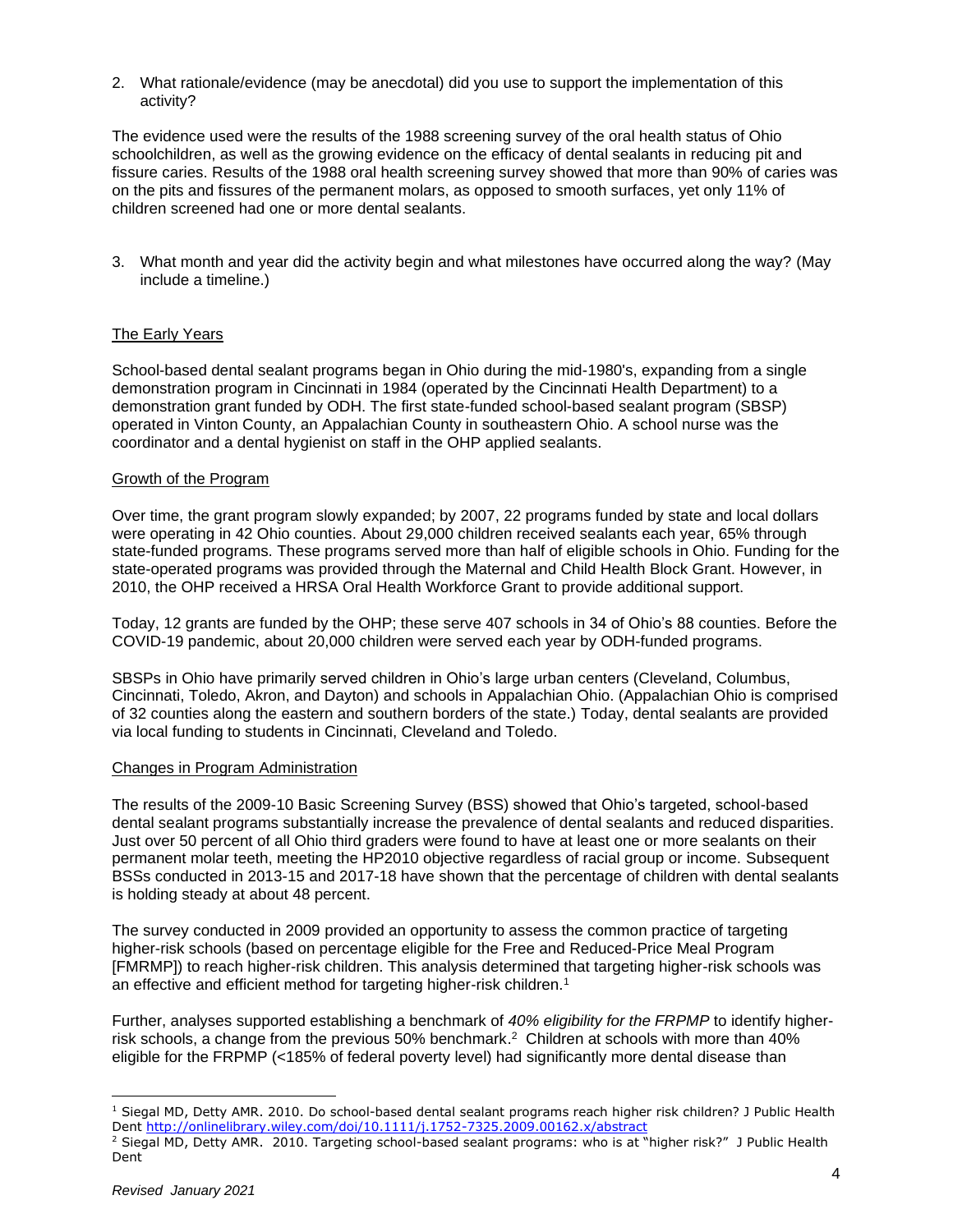children at schools with less than 40% eligible for the meal program. Second, the number of higher-risk children per school was significantly greater than in schools with less than 40% eligible for the meal program. OHP data also indicated that sealant prevalence among higher-risk children at Ohio schools with SBSPs was one and a half times that of their counterparts at schools with no SBSP (61% vs. 46%, respectively).<sup>3</sup> The OHP continues to target its SBSP to schools using the 40% FRPMP eligibility benchmark.

## Related Work

- In 1992-93, the OHP, working with the Association of State and Territorial Dental Directors and Oral Health America conducted a survey of state oral health programs to describe school-based and school-linked public health dental sealant programs in the U.S. The results of this survey identified 120 programs in 25 states, two-thirds of those were in Ohio, Illinois, New York, and Virginia.
- In 2008, the OHP, in conjunction with the National Maternal and Child Oral Health Resource Center, developed a distance learning curriculum for SBSP teams [\(https://www.mchoralhealth.org/Dental-](https://www.mchoralhealth.org/Dental-Sealant/)Sealant). This training has five modules that cover the following topics:

Module 1: Background on SBSPs (history, epidemiology of caries, rationale/evidence for SBSPs, expert panel recommendations, program design.)

Module 2: Infection control and prevention.

Module 3: Tooth surface assessment and selection (dental caries disease process; stages in caries lesion activity and severity [cavitated vs. non-cavitated]; caries lesion threshold for sealant placement; caries detection vs. diagnosis; tools for caries detection in selecting teeth to be sealed (including eruption status, e.g., fully or partially erupted).

Module 4: Sealant application technique (appropriate/inappropriate sealant materials; BPA safety; tooth cleaning; isolation; etching; sealing—self-cure and light-cure; immediate assessment; fixing problems found on assessment—bubbles, sealant lifts on gentle probing; dealing with buccal pits and lingual grooves; evaluating sealants on follow-up—determining complete vs. partial retention and need for repair or replacement).

Module 5: Ohio-specific SBSP Grants (Requests for Proposal/application, SBSP manual, reporting).

The modules were developed by OHP staff with input of several national experts. Continuing education credits are provided to licensed dental professionals in Ohio for the completion of the distance learning, however, SBSP staff in any state can take the training. (NOTE: This training is still available today; however is undergoing revision in 2022.)

- In 2009, the OHP developed its first comprehensive SBSP manual. An advisory group comprised of OHP and local SBSP staff participated in its development. The purpose of the manual was to provide ODH-funded SBSPs with an information base consistent with the state-of-the-science and to clearly state expectations of, and standards for, ODH-funded SBSPs. The manual became the bases for evaluating ODH's statewide SBSP effort and individual programs. This manual is updated every few years and is currently being revised [\(https://odh.ohio.gov/know-our-programs/oral-health](https://odh.ohio.gov/know-our-programs/oral-health-program/media/sbsp-manual)[program/media/sbsp-manual\)](https://odh.ohio.gov/know-our-programs/oral-health-program/media/sbsp-manual).
- The COVID-19 pandemic had a significant impact on SBSPs in Ohio. Like in other states, the program in Ohio was suspended in March 2020. In anticipation of a possible re-start in the fall of 2020, the OHP convened a statewide workgroup to develop guidelines for operating the program. The workgroup was comprised of OHP staff, local SBSP staff and two dental consultants. The group met several times over a period of three months to consider the information that was being shared by state and national organizations and agencies (e.g., the Centers for Disease Control and Prevention (CDC), the Organization for Safety, Asepsis and Prevention (OSAP), the American Dental Association (ADA) on changes needed to safely operate SBSPs. The OHP developed guidelines for

<sup>3</sup> The *Make Your Smile Count* Oral Health Survey was an open-mouth survey of 14,959 children at 377 randomly selected schools, conducted by the Ohio Department of Health.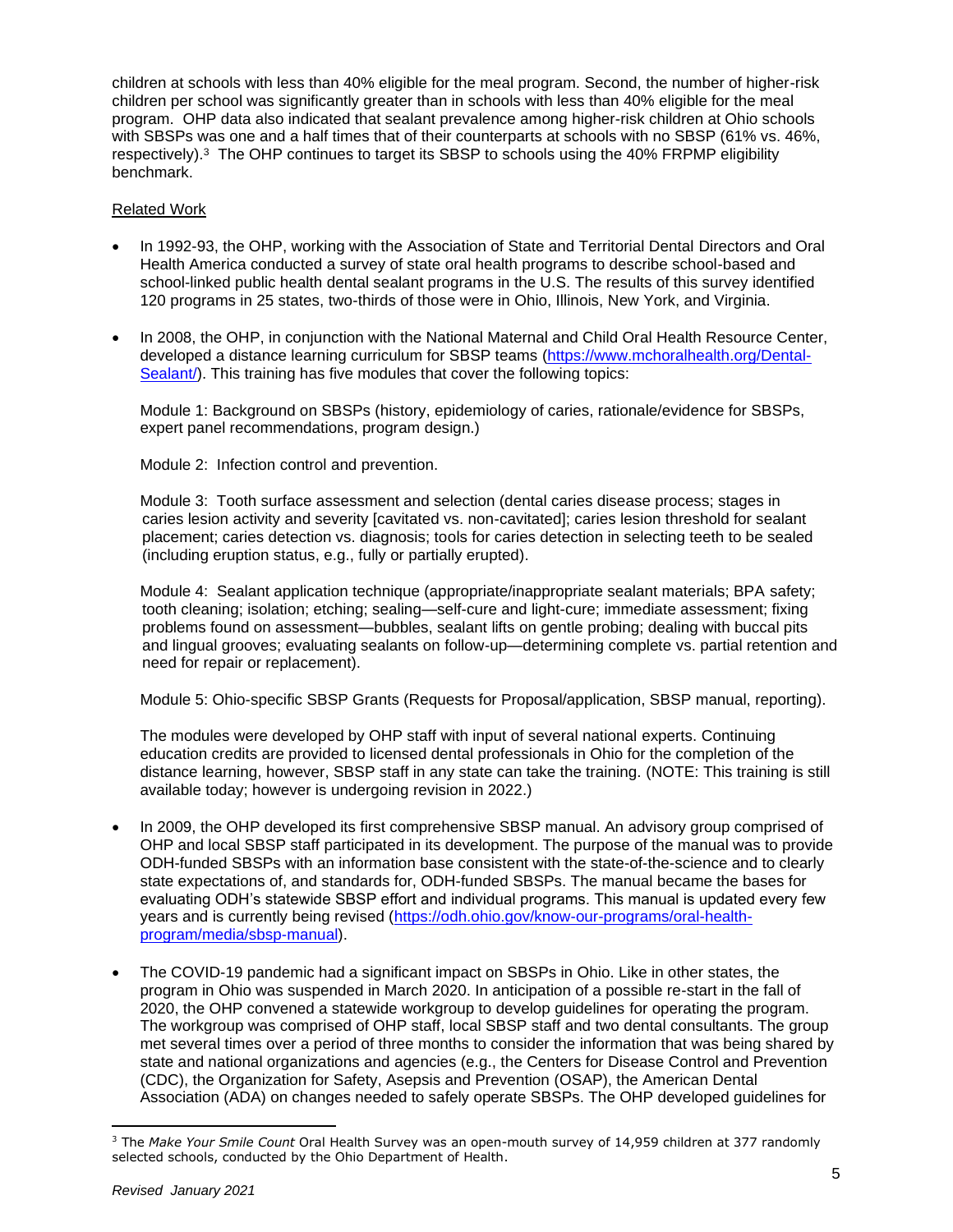infection control and prevention which were then vetted through ODH leadership and all SBSP programs. (These guidelines are available upon request.) SBSPs had the option of sharing the guidelines with school administrators if asked.

Among the most important guidelines were the need for SBSP staff to: self-assess for COVID-19 symptoms and follow school protocols for notifying school staff and isolating; assess students for COVID symptoms; determine the best location to set up for sealant placement and follow safe traffic flow patterns; follow the latest guidelines for the use of personal protective equipment, handwashing, cleaning and disinfection; and switch to glass ionomer cement (GIC) sealant material to avoid generating aerosols. Because most SBSP teams did not have experience using GIC, prior to the restart of the program, the OHP provided typodonts and GIC to teams to enable them to learn and practice GIC application technique.

Once adopted in October 2020, the guidelines were distributed and replaced infection control and prevention guidelines in the SBSP Manual. Because of the frequent shifting of recommendations and guidelines about how to operate in the shadow of COVID-19, the guidelines were updated in March 2021. Another revision is planned to be ready by fall 2022.

• Because dental hygienists employed by SBSPs determine which teeth are to be sealed, it is imperative that these determinations are sound and consistent. The OHP developed a training on tooth assessment and selection for sealants, and dental hygienists participate in this training every three years, or whenever a new dental hygienist starts with a local program. The goals of the training are 3-fold: to correctly articulate and demonstrate the application of criteria for determining whether a sealant is needed; to properly chart findings of the assessment; and to correctly categorize each participant's treatment urgency.

The sections below follow a logic model format. For more information on logic models go to: [W.K.](http://www.exinfm.com/training/pdfiles/logicModel.pdf)  [Kellogg Foundation: Logic Model Development Guide](http://www.exinfm.com/training/pdfiles/logicModel.pdf)

| ITCOMES<br>OUTPUTS<br>OUT<br>TIEC<br>íVT<br><b>INPUTS</b><br>PRO<br>ΔM<br>AC<br>' )GRAF.<br>,,,,,,,,,, |  |  |  |  |  |
|--------------------------------------------------------------------------------------------------------|--|--|--|--|--|
|--------------------------------------------------------------------------------------------------------|--|--|--|--|--|

- 1. What resources were needed to carry out the activity? (e.g., staffing, volunteers, funding, partnerships, collaborations with various organizations, etc.)
	- The SBSP is overseen by one FTE coordinator employed by the Ohio Department of Health who is a licensed dental hygienist.
	- The program is funded by the Maternal and Child Health Block Grant.
	- FFY22 funding is \$723,668. The SBSP has had level funding for two years.
	- 10 local health departments and two FQHCs receive grant funding to operate programs locally. These programs employ teams of dental hygienists and dental assistants.
	- Each grantee must employ a licensed dentist to provide general supervision, be available as a consultant to the local program and be a source of information about the program to the local dental community. Often, this is via a contract with the dentist who is paid a nominal fee.
	- All local programs utilize at least one person to provide administrative support, coordination with schools, Medicaid billing and classroom education/program promotion. This person may or may not also be on the "sealant team" i.e., applying or assisting in the application of sealants.
	- ODH funds support:
		- $\circ$  The assessment of all children in targeted grades to determine the need for sealants.
		- $\circ$  The application of new dental sealants on teeth of non-Medicaid eligible students at targeted schools.
		- $\circ$  Reapplication of sealant material on teeth sealed the previous year by the sealant team.
		- Application/reapplication of sealants on the teeth of children sealed elsewhere that were denied reimbursement.
	- SBSPs bill Medicaid for sealants placed on students enrolled in Medicaid.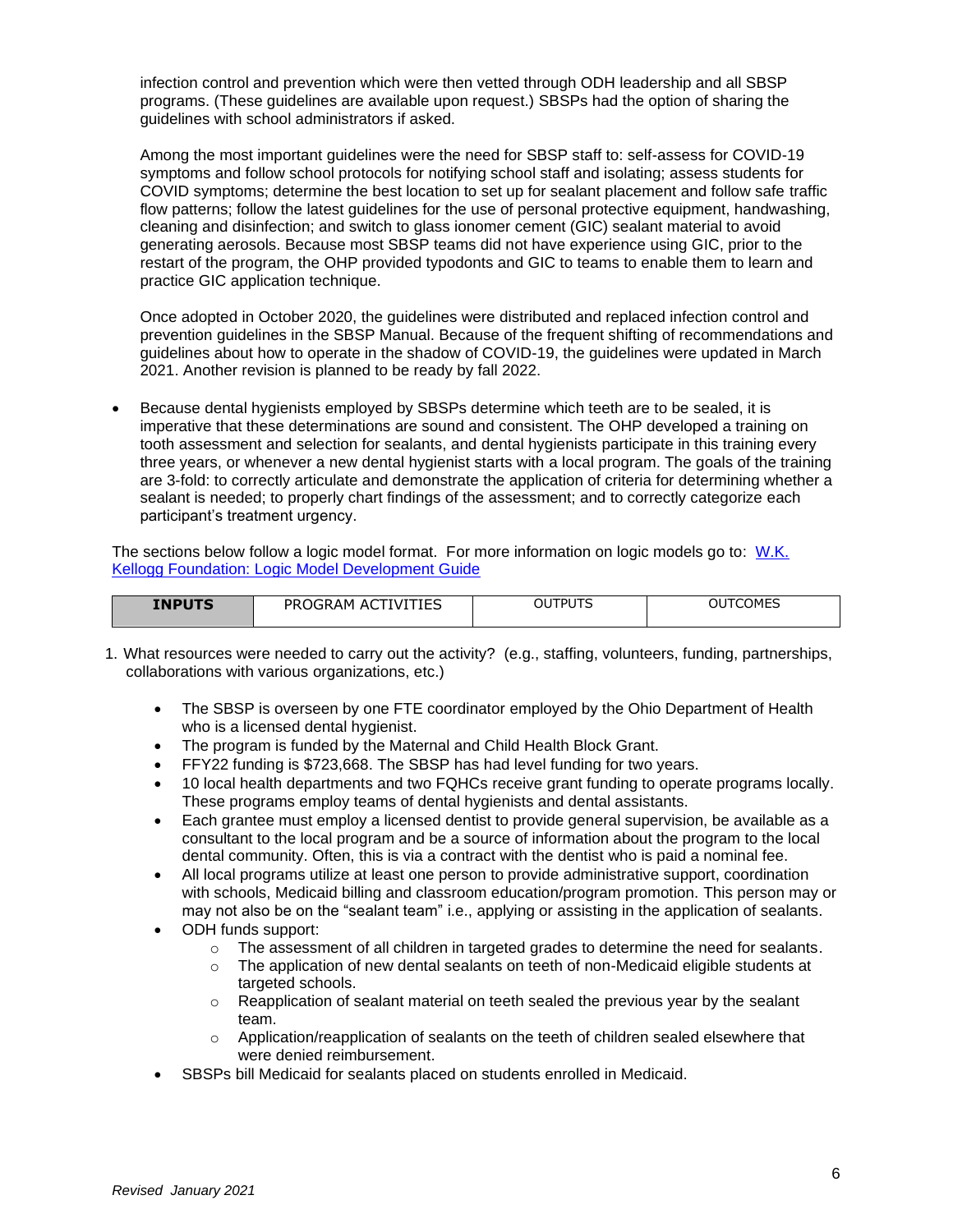| INPUTS | <b>PROGRAM ACTIVITIES</b> | OUTPUTS | COMES<br>OUT( |
|--------|---------------------------|---------|---------------|
|        |                           |         |               |

2. Please provide a detailed description the key aspects of the activity, including the following aspects: administration, operations, and services.

The ODH SBSP provides grants on a competitive basis every three years with annual non-competitive continuation applications for the second and third years of each grant cycle. Funding levels are determined using a formula that considers the number of schools each program will serve, the number of students to be assessed and receive sealants, and the expected number of sealants that will need to be repaired or replaced. . Grantee agencies are typically local health departments and FQHCs, although any not-for-profit agency is eligible.

The grants support SBSPs targeting schools with large proportions of higher-risk students (those from low-income families). ODH funds are used to reimburse local programs to assess the need for sealants in all students in targeted grades and for placing sealants on those who do not have Medicaid.

A typical funded sealant program:

- operates September-June (during the school year).
- uses portable dental equipment.
- typically targets  $2^{nd}$  and  $6^{th}$  grades (although additional grades may be targeted as well).
- requires parental consent (the same consent form is used for initial placement of sealants in grades 2 and 6 and follow-up in grades 3 and 7).
- utilizes dental hygienists working with dental assistants to place sealants.

The visual assessment of students for sealants and the placement of sealants is conducted at the same time so each student need only be out of the classroom once. A SBSP team member provides classroom education about sealants, so students understand the benefit and assists school staff in the distribution and collection of consent forms. Some SBSPs and schools offer incentives to the classroom that has the highest percentage of returned consent forms. Examples of incentives include pizza parties, extra recess time, and trinkets. As seen on page 10, pre-COVID participation averaged about 30%: some programs' participation was above 50%. Participation has dropped during the past two year in some programs (to less than 10%); however other programs have maintained good participation rates. A focus in the 2022- 23 school year will be to evaluate factors that impact participation and design interventions to boost rates.

Parents receive a letter indicating that sealants were placed and whether their child needs additional dental treatment. SBSP teams work with school nurses to share options for dental care in the community if families do not have a dentist.

Local programs submit quarterly reports with the following data:

- Number of students in target grades.
- Number of students in target grades with consent.
- Number of students assessed.
- Number of students who need sealants.
- Number of students who received sealants (Medicaid and non-Medicaid).
- Number of teeth newly sealed (Medicaid and non-Medicaid students, in target and follow-up grades).
- Total number of teeth sealed elsewhere that received add-on sealant (in target and follow-up grades).
- Total number of teeth sealed elsewhere that received complete add-on sealant AND could not be billed to Medicaid (i.e., were denied Medicaid reimbursement).
- Number of students who need follow-up dental care.

Quality assurance is an important program component and is conducted by reviewing program data against established benchmarks that were developed based on several years of data from all ODHfunded SBSPs. These criteria and benchmarks include:

- Percentage of students with consent (benchmark  $\geq 50\%$ ).
- Percentage of students with consent who were assessed (benchmark  $\geq 97\%$ ).
- Percentage in need of sealants who received sealants (benchmark ≥ 92%).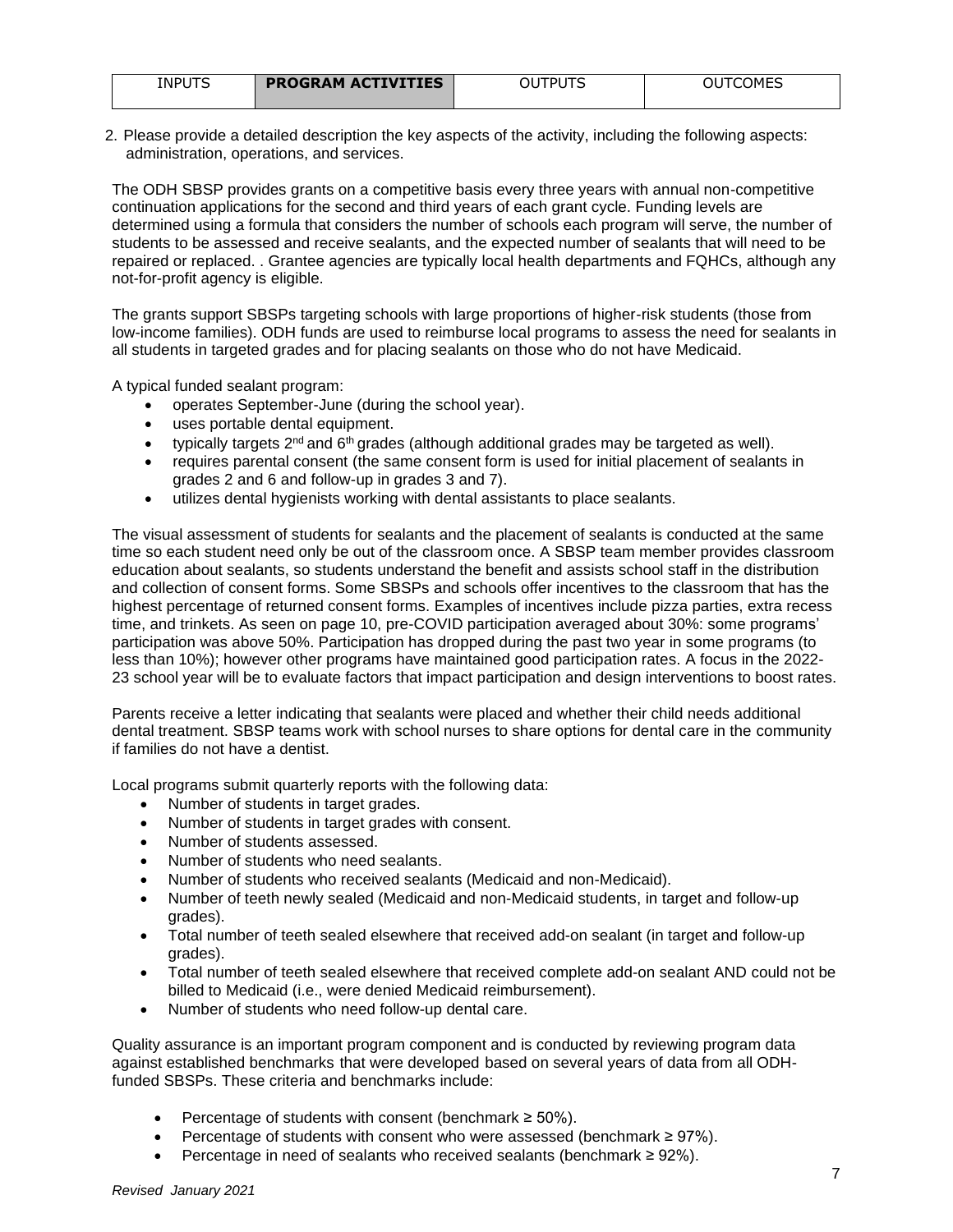- Percentage assessed for follow-up (benchmark  $\geq 70\%$ ).
- Long term retention (LTR) rate (benchmark  $\geq 90\%$ ).
- Is the local SBSP on target to seal the annual target number of students?
- Does the percentage of Medicaid students sealed appear reasonable?

Short term retention (STR) checks may be conducted by local SBSP teams on a sample of 10-15 students before the team is finished working in a school or within two months of completing a school to determine whether changes to tooth selection or application techniques are needed. Criteria for whether a STR is needed include if the local program has a new dental hygienist, whether there has been a change in sealant application technique/material, and whether problems in sealant application have been previously identified.

Programs determine long-term retention (LTR) of sealants by checking sealants placed roughly a year later when program participants are in the  $3<sup>rd</sup>$  and  $7<sup>th</sup>$  grades. Sealants are placed on newly erupted teeth or are replaced if not retained from the previous year.

Dental sealant program staff must receive training at least once a year on infection control principles and practices specific to their portable dental environment. Additionally, all program personnel are required to complete the SBSP distance learning curriculum upon hiring (described above) so that staff have a thorough understanding of the history, operations, and underlying principles of this program. The curriculum provides guidelines for infection control in school-based programs, details appropriate tooth assessment and selection for dental sealants, reviews the dental sealant application process and provides specific operational requirements for ODH-funded sealant programs.

The OHP employs one FTE dental hygienist to oversee this program. She is responsible for ensuring that SBSP teams have the training, support, guidance, and expertise to implement the program according to prescribed standards and expectations. She conducts quarterly meetings with SBSP program directors, reviews program and expenditure reports and ensures that information enterer into the department's grants management system are correct. She oversees the annual development of the competitive/continuation Requests for Proposals, the review of applications, selection of recipients and processing of paperwork to support their funding. She is the OHP's subject matter expert on all aspects of the SBSP and is responsible for working in communities to generate interest in expanding existing or starting new SBSPs.

Site reviews are important to quality assurance and the SBSP coordinator conducts two types of reviews: comprehensive or focused site reviews. A comprehensive site review is a proactive assessment aimed at identifying program strengths, improving overall program performance, and intercepting potential problems that a local program might have. A focused site review is used to gather more specific data to aid in providing technical assistance on problems that need to be rectified.

Prior to COIVD-19, each local program received a comprehensive site review approximately every three years. Reviews were suspended in 2019 and will resume in April 2022. During a comprehensive review, the following documents are reviewed:

- Infection Control Manual
- Exposure Control Plan
- Tooth selection criteria
- Sealant placement guidelines
- Records retention policy
- Sterilization monitoring documentation
- Safety Data Sheets for all products
- School-based dental sealant program employee records including copies of current licenses, documentation of required trainings, time, and activity reports for RDHs and DAs
- Student records (20 records selected randomly to be reviewed on site by the ODH SBSP coordinator

The following sample forms are collected:

- Consent form/cover letter
- Student record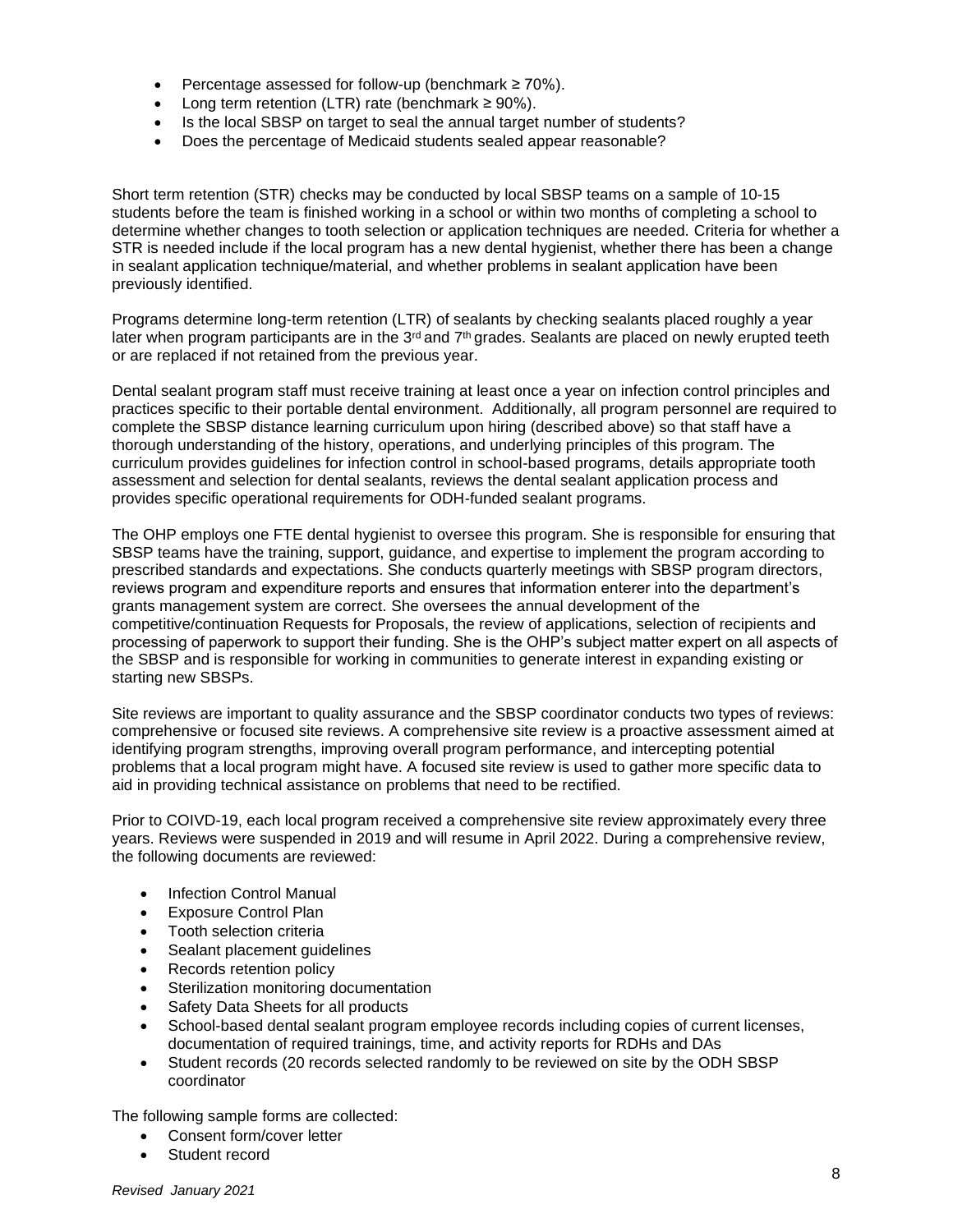- Parent follow-up letter
- Treatment needs form that is given to school nurse
- Daily data collection form used for program reporting
- Notice of privacy practices
- Medicaid verification forms for conducting a desk audit of Medicaid billing

Each local program receives a report detailing the findings of a comprehensive or focused site review. If a local SBSP performance involves a significant issue (e.g., poor sealant retention) requiring more than technical assistance alone, a formal improvement plan may be necessary which delineates steps to be taken, along with a timeframe for accomplishing them and who is responsible.

| <b>INPUTS</b> | <b>ACTIVITIES</b><br><b>PROGRAM</b> | <b>OUTPUTS</b> | TCOMES<br>OU |
|---------------|-------------------------------------|----------------|--------------|
|               |                                     |                |              |

3. What outputs or direct products resulted from program activities (e.g., number of clients served, number of services units delivered, products developed, accomplishments.)?

In the 2018-19 school year, nearly 20,000 children received dental sealants through ODH SBSPs. However, when the COVID-19 pandemic hit in March 2020, all SBSPs shut down for the remainder of the 2019-2020 school year. The number of children who received sealants during the 2019-20 school year dropped to 12,326; this number was bolstered by the large number of students who received sealants before schools shut down in March 2020.

In the fall of 2020, two programs started again in a few schools, and the number of students served was relatively small. Sporadic participation was the norm during the 2020-2021 school year. In the 2020-21 school year, only 1,510 students received sealants.

The situation improved in the fall of 2021, and as of March 2022, 11 of the 12 SBSPs are operating, although in some cases, not at full capacity. So far, 5,777 have been assessed for sealants and 4,633 students have received sealants. We project that the final number who receive sealants this school year will be approximately 13,000 students.

A description of training and other resources developed over the years can be found under "Related Work", starting on page 5.

| <b>INPUTS</b><br>__ | ΊES<br>PRC<br>0GRAM<br>AΙ<br>IVI | $- - -$<br>וח־<br>' )ા | <b>OUTCOMES</b> |
|---------------------|----------------------------------|------------------------|-----------------|
|---------------------|----------------------------------|------------------------|-----------------|

- 4. What outcomes did the program achieve? (e.g., health statuses, knowledge, behavior, care delivery system, impact on target population, etc.) Please include the following aspects:
	- a. How outcomes are measured
	- b. How often they are/were measured
	- c. Data sources used
	- d. Whether intended to be short-term (attainable within 1-3 years), intermediate (achievable within 4-6 years), or long-term (impact achieved in 7-10 years)

Outcomes of the SBSP have been measured quantitatively and qualitatively. Overall, since 2004, results of BSSs show that there has been a modest decrease in the percentage of Ohio third graders with a history of tooth decay that is statistically significant. The average decline between each survey is 0.9%. The prevalence of untreated cavities is trending downward, while the prevalence of dental sealants is trending upward. While the national Healthy People 2020 objective for dental sealants has been surpassed, the prevalence of sealants has not appreciably changed during this time.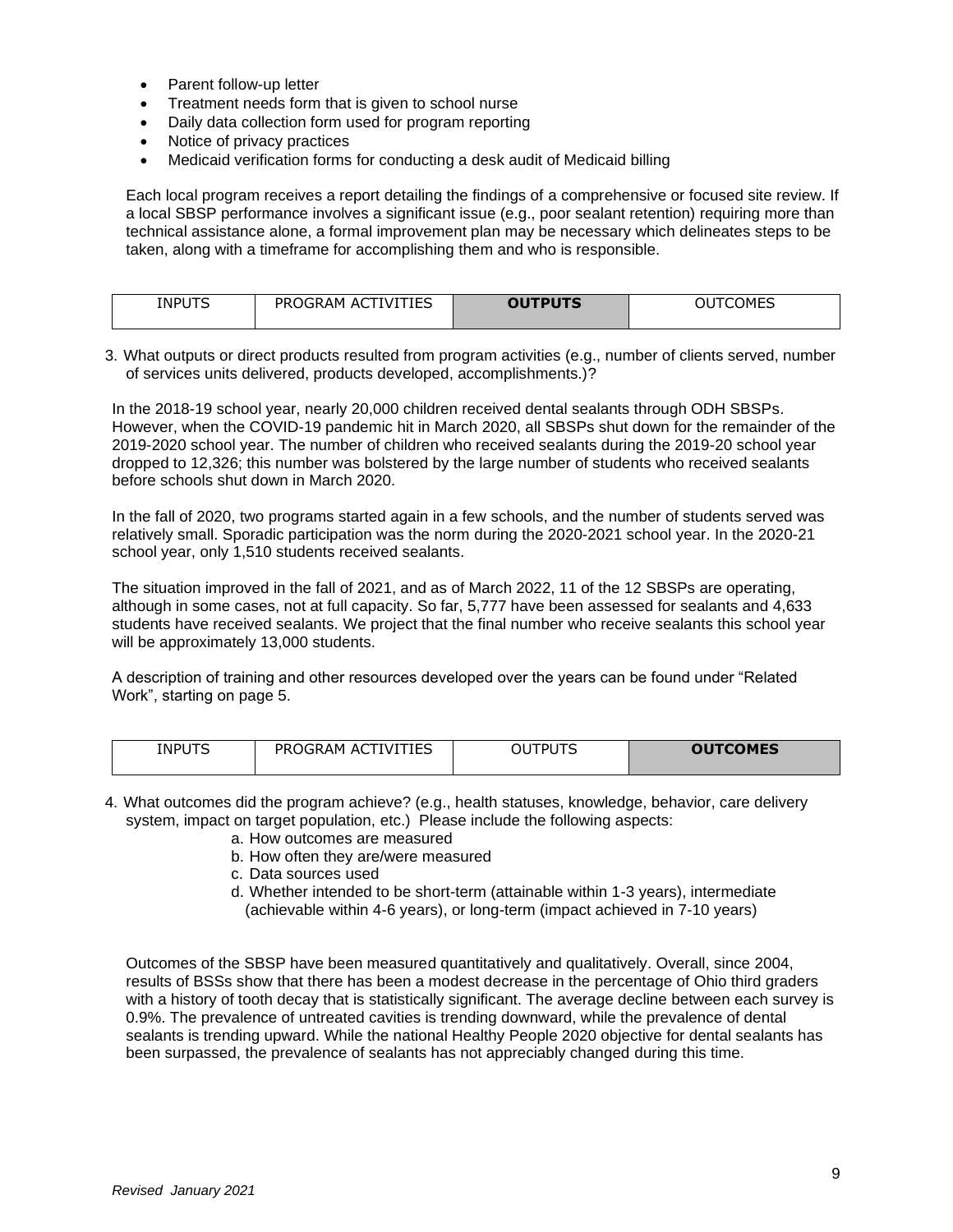

The most recent data on program benchmarks from calendar year 2019 (which reflects pre-Covid operations) for all SBSPs combined show that:

| <b>Indicator</b>                                                             | <b>Benchmark</b> | Average | Range                                                          |
|------------------------------------------------------------------------------|------------------|---------|----------------------------------------------------------------|
| Percentage of students with consent                                          | $\geq 50\%$      | 29.5%   | 17.1% -- 58.4%                                                 |
| Percentage of students with consent who<br>were assessed                     | $\geq 97\%$      | 96.2%   | $92.1\% - 99.6\%$                                              |
| Percentage in need of sealants who<br>received sealants                      | $\geq 92\%$      | 97.3%   | $89.2\% - 99.7\%$                                              |
| Percentage assessed for follow-up                                            | $\geq 70\%$      | 77.6%   | $59.1\% - 91.5\%$                                              |
| Long term retention (LTR) rate*                                              | $\geq 90\%$      | 91.0%   | 76.9% -- 98.4%                                                 |
| Is the local SBSP on target to seal the<br>annual target number of students? | <b>Yes</b>       | 86.0%   | 14.0% --110.2% (one program<br>only worked 3rd & 4th quarters) |
| Does the percentage of Medicaid students<br>sealed appear reasonable?        | Yes              | 55.8%.  | $38.6\% - 67.0\%$                                              |

\*Resin-based sealant material was used in the 2019 calendar year.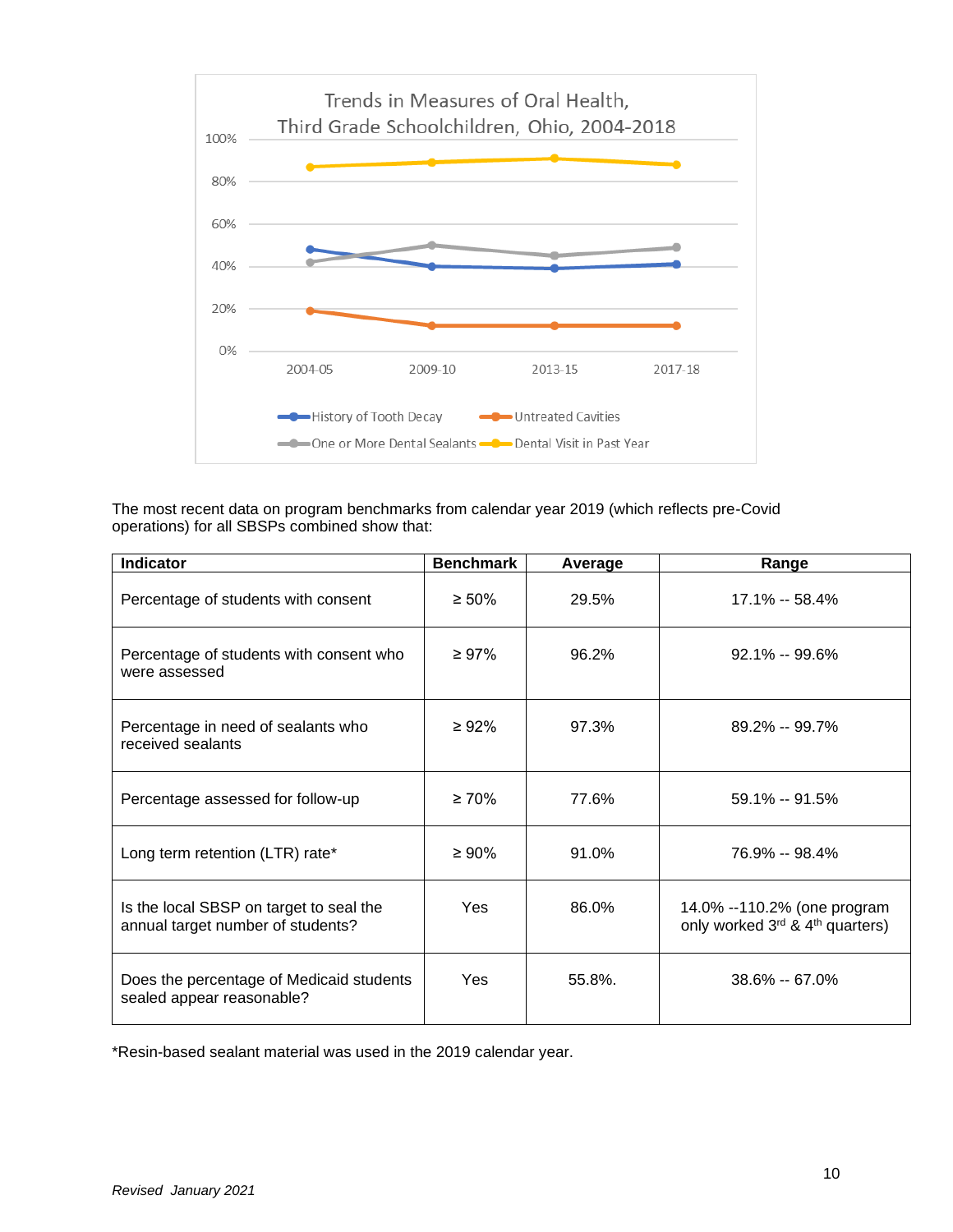## **Budgetary Information:**

NOTE: Charts and tables may be used to provide clarity.

1. What is the annual budget for this activity?

The annual budget for this activity has varied over the years. For FFY22, \$753,000 is set aside as grants to local agencies. The program has been level-funded for the past two years.

2. What are the costs associated with the activity? (Including staffing, materials, equipment, etc.)

#### Costs:

One staff in the Oral Health Program to administer the SBSP; she spends approximately 90% of her time on the SBSP

#### Grant funding (~\$753,000)

SBSPs used income from billing Medicaid to purchase supplies, equipment and pay for staff. ODH grant funds are used to pay for the assessments conducted on all students for sealants, new sealants for children not covered by Medicaid, add-on sealants for any sealant applied elsewhere, and new or add-on sealants applied elsewhere that were denied by Medicaid. Typically, Medicaid billing is done by an administrative staff person at each funded agency. The billing is done using the Medicaid provider number of a credentialled dentist employed by the agency. Often, this is the same dentist who provides general supervision.

3. How is the activity funded?

The SBSP is 100% funded through the Maternal and Child Health Block Grant (MCHBG).

4. What is the plan for sustainability?

It is expected that MCHBG funds will continue to be used for this program. Locally, SBSPs are sustained through Medicaid reimbursement and local funding.

## **Lessons Learned and/or Plans for Addressing Challenges:**

1. What important lessons were learned that would be useful for others looking to implement a similar activity? Was there anything you would do differently?

#### Program Administration:

There are several duties that a local SBSP team member must be able to do to make the program successful: program promotion in the community, liaison to participating schools, classroom education and promotion; distribution and collection of consent forms, Medicaid billing, and reporting. We have seen that these tasks achieve the best results when the person doing them is dedicated to the SBSP and does also have a position elsewhere. Similarly, better results are seen if members of the sealant team are only employed by the SBSP. The team needs to have a lot of flexibility in their schedules to accommodate snow days or other occasions when school is closed, or the program can't be accommodated. If the sealant team members have other jobs, rescheduling the day at the school can be difficult. Days or even a week may be lost in getting a school rescheduled. It's important to be clear about the demands of this program when discussions are first occurring so that potential applicants understand the nature of the work and expectations.

#### Program Participation:

Program participation is a challenge with SBSPs and is the one quality assurance metric that is somewhat disappointing, as it has declined in the past several years even prior to the impact of the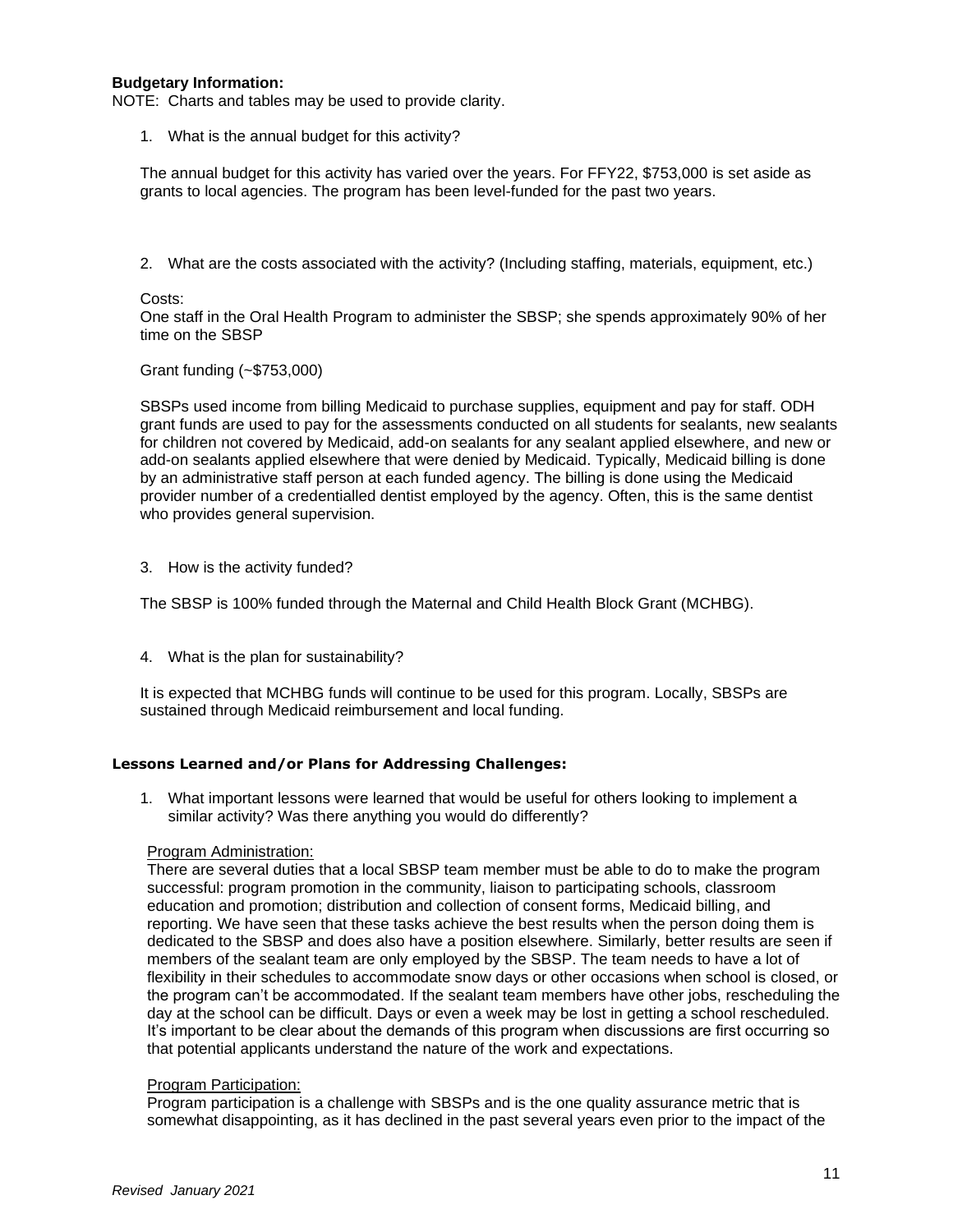COVID-19 pandemic. The OHP plans to conduct an evaluation of the SBSP which will include focus groups or a survey of parents to better understand the reluctance of parents to grant consent.

Better participation is seen when SBSPs provide consent forms to schools at the beginning of the school year, so the forms are sent home with all other "start of school year" paperwork. Consent will drop if forms are sent home just before the program is scheduled to start at a school. Incentives can be effective in increasing the return of consent forms. Classroom education is important to get students on-board as they can influence whether parents give consent. Classroom education and incentives can also help to get support from teachers who have a lot of influence on students. The OHP provides a sample consent form to schools in the spring so that it can be printed, and copies provided to schools before the end of the school year. The OHP assists in translating the form into several languages.

#### Medicaid Billing:

Given the FRPMP eligibility requirements of ODH-funded sealant programs, a substantial proportion of children at schools with sealant programs are expected to be Medicaid beneficiaries. Some agencies that operate SBSPs do not provide many other clinical services and are not always knowledgeable or experienced in billing Medicaid. In addition, they may not be versed in making sure that they have a credentialed dentist for billing. Currently in Ohio, agencies that operate SBSPs must initiate the process to recredential providers on a regular basis with each Medicaid managed care plan. Local SBSPs sometimes forget how long a process this can be and their dentist's credentialling expires and they are unable to bill. The OHP reminds SBSPs of the need to maintain the credentials of dentists and serves as an intermediary with the Ohio Department of Medicaid when problems arise.

2. What challenges did the activity encounter and how were those addressed?

Many of the challenges of operating a SBSP can be prevented by ensuring expectations are clear on various aspects of the program when a local agency is considering whether to apply for funding or when they are newly funded. For example, expectations are made clear in the Request for Proposal (RFP) so programs understand what they must commit to if funded. A Bidders' Conference is conducted during the application period to review provisions in the RFP and emphasize program expectations and recommendations. Answers to questions posed by potential applicants are posted on the OHP website so all can see them.

The ODH SBSP coordinator routinely provides technical assistance to local programs to help them work through issues. Quarterly meetings are held with project directors to discuss issues and provide a means for local programs to share ideas and successful practices. The School-Based Dental Sealant Program Manual, described under Question 3, also provides guidance on all aspects of program operations.

Other challenges include:

#### Reporting:

Many SBSP staff are former clinicians and are not used to collecting program data and using online software for submitting reports and expenditures. Patience and ongoing assistance are crucial to helping SBSP staff work through issues and become comfortable with the processes. Otherwise, SBSP team members may get frustrated and be unwilling to continue the program.

#### Tooth assessment:

Because many of the dental hygienists on SBSP teams are former clinicians in private practice, their assessment of teeth for sealants might be based on a different paradigm. Specific guidance on how teeth are assessed in public health programs is provided to ensure that the selection of teeth for sealants follows the evidence-base that has been built over the years. (See training described on page 6.)

#### Finding staff:

Finding dental hygienists and dental assistants to staff SBSP teams can be a challenge, especially in rural or Appalachian areas of Ohio. The OHP generates interest in dental public health careers by providing presentations to dental hygiene students, and by serving as a location for dental hygiene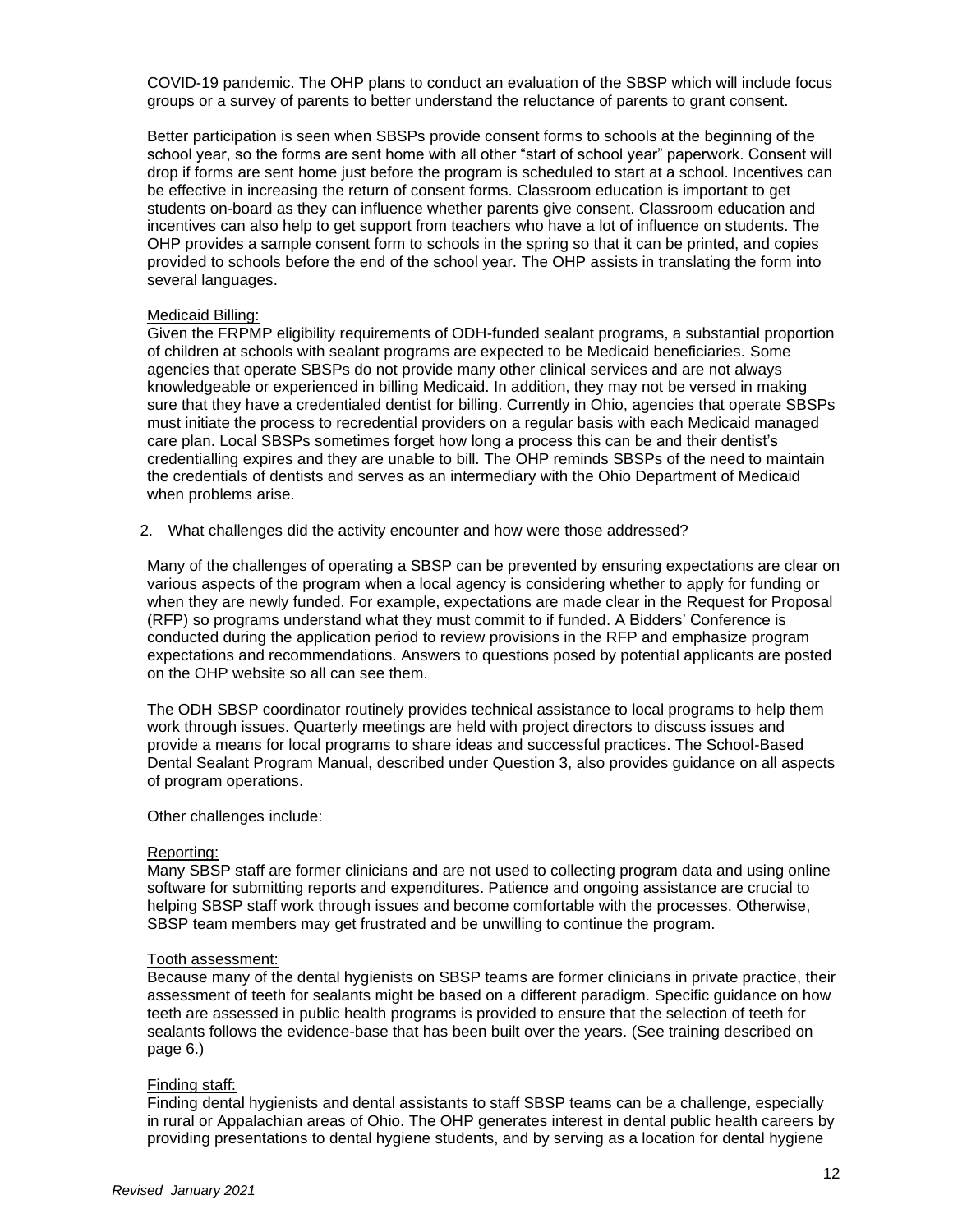students doing their practicum experience and arranging for them to observe how SBSPs operate. The OHP informs dental hygiene programs about vacancies and stays in touch with dental hygienists who have expressed interest in working on a SBSP team.

## Expansion and local sustainability:

The OHP has experienced the closure of some SBSPs over the years. This has been for various reasons: problems with Medicaid billing, challenges faced by local health departments related to COVID-19, and staff retiring. The challenge in sustainability is to try to maintain good relationships with SBSP staff and agency administrators to head off problems that may seem insurmountable, provide support and guidance, and emphasize the importance of these programs to the children and families served.

When a program has stopped operating, strategies to get it re-started include:

- staying in touch with staff in previously operating programs to assess if the situation might have sufficiently changed to make it possible for a program to re-start.
- talking with other SBSPs nearby that might be interested in expanding to the schools previously served.
- reaching out to new potential partners.

# Entrepreneurial mobile dental programs:

A fair number of schools in Ohio are approached every year and offered the opportunity for students in all grades to receive dental services through an entrepreneurial mobile dental company. This offer is attractive to school administrators because preventive services are typically offered to all students and often include prophylaxes, fluoride treatments and sealants. It is a challenge to help administrators understand the shortcomings of these programs, such as how these programs do not necessarily provide treatment services or that they are not available for emergency of follow-up care. The OHP developed a fact sheet that highlights the differences between entrepreneurial mobile programs and SBSPs; this fact sheet is shared with school administrators and is posted on the OHP website [\(https://odh.ohio.gov/know-our-programs/oral-health-program/media/choosing-a-school](https://odh.ohio.gov/know-our-programs/oral-health-program/media/choosing-a-school-based-dental-program)[based-dental-program\)](https://odh.ohio.gov/know-our-programs/oral-health-program/media/choosing-a-school-based-dental-program).

With the support of a broad-based stakeholder group, legislation was passed in 2020 that requires entrepreneurial mobile dental programs to register with the state dental board, provide information to families on the services provided, a number to call for emergencies, and guidance on how to obtain records of care provided. This legislation exempts SBSPs (although SBSPs already provide parents with a follow-up letter after sealants are placed and on occasion, provide copies of records.)

# Appearances Matter:

It is important that SBSP teams appreciate that decisions made in how to deliver dental sealants in a public program might be made differently from those employed in a private dental office. For example, determining which children need sealants is different when the population consists of children less likely to see a dentist on a regular basis, as opposed to children who receive routine care. It must be understood that SBSPs compliment the dental care provided in dental offices, rather than compete with it.

SBSPs must be above any reproach in how they are conducted so that programs are not subject to criticism from school officials, parents or the community, including dentists. High quality sealant placement techniques, proper infection control and prevention, and respect for school routines and schedules are critical to success. SBSPs must understand that they are guests in a school and make sure they conduct the program to fit into the school's needs rather than that of the program. They must also appreciate that children are in school to learn—that is the priority-- and make every effort to be flexible and understanding when the business of educating students sometimes interferes with placing sealants.

## **Available Information Resources:**

Share any models, tools, and/or guidelines developed by the program specifically for this activity that may be useful to others seeking additional information. Hyperlink resources if possible.